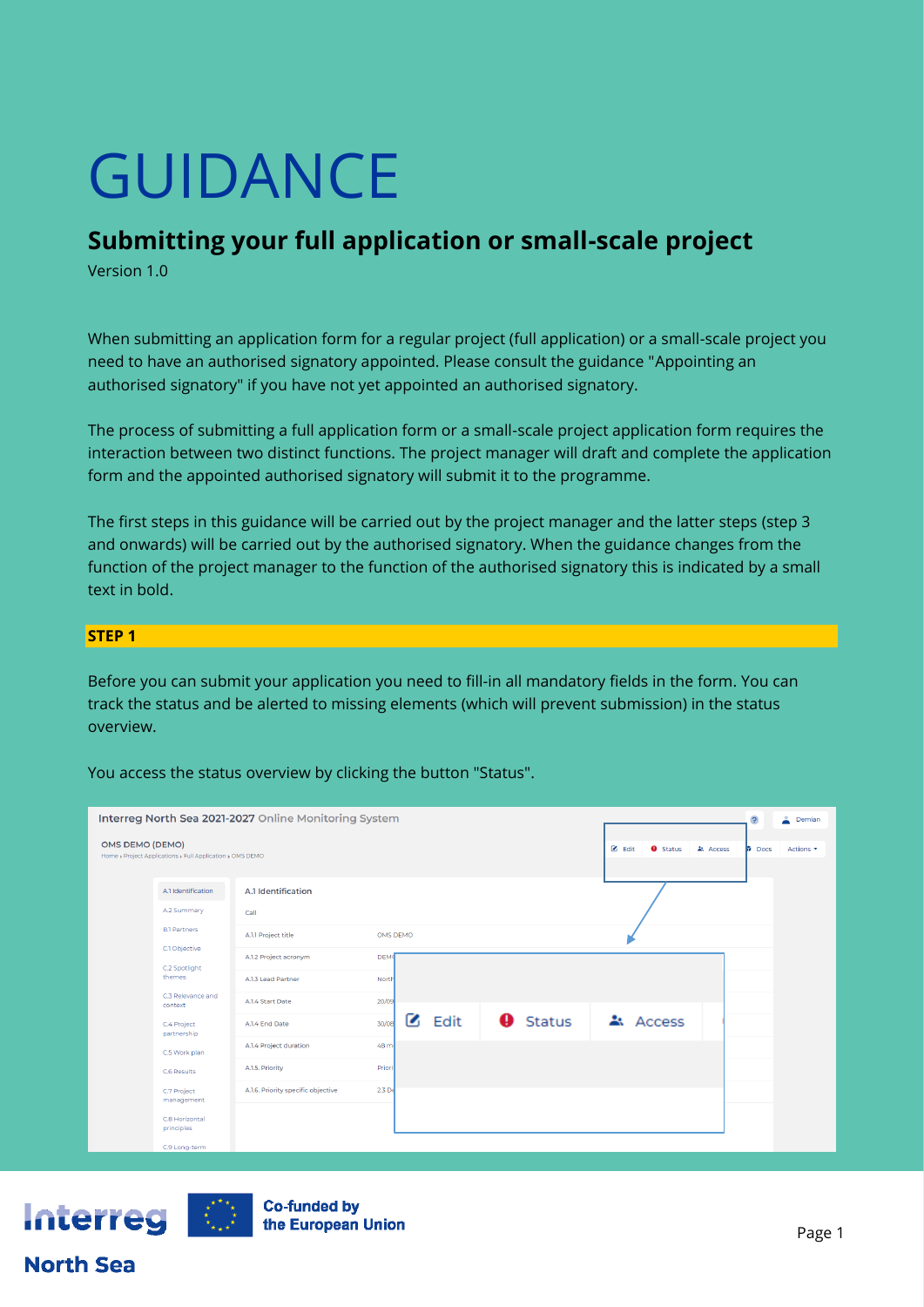In the status overview you can see if elements are missing. Remember that you should have all letters of intent and self-declarations signed by all partners before you can submit the application form, this in extension to completing the application form itself.

Once all elements of the application have been finalised the button "Complete & lock the application" will appear in the status overview. It is the project manager who clicks the button when ready.

By completing and locking the application the application can no longer be edited by the project manager. The authorised signatory is now notified by mail and in the online monitoring system.

|                                                                                     | Interreg North Sea 2021-2027 Online Monitoring System |                                           |                                                                                                                  |                                             | <b>DEMO: Submission Status</b>                                                                                                                                                                                                             |  |  |  |  |  |
|-------------------------------------------------------------------------------------|-------------------------------------------------------|-------------------------------------------|------------------------------------------------------------------------------------------------------------------|---------------------------------------------|--------------------------------------------------------------------------------------------------------------------------------------------------------------------------------------------------------------------------------------------|--|--|--|--|--|
| <b>OMS DEMO (DEMO)</b><br>Home , Project Applications , Full Application , OMS DEMO |                                                       |                                           | $\bullet$                                                                                                        |                                             |                                                                                                                                                                                                                                            |  |  |  |  |  |
|                                                                                     | A.1 Identification                                    | A.1 Identification                        |                                                                                                                  | <b>Rules of Full Application submission</b> | Submission of a Full Application (FA) is done under the following rules:<br>1) Applicants with an approved EoI can start a FA on their own<br>oreate a FA in previous call but was rejected, can ask the JS to create a المصطلح المستخدمات |  |  |  |  |  |
| Submission                                                                          | О<br>You can                                          |                                           | complete&lock the application<br>so your Authorised<br>Signatory can proceed to sign and submit the application. |                                             | application with appropriate edits.<br>pply to you, please consider submitting an EoI during this call.<br>can be submitted without a previously accepted EoI.<br>Fact sheet 18, Application assessment process                            |  |  |  |  |  |
|                                                                                     | C.4 Project<br>partnership                            | A.I.4 End Date                            | 30/08/2026                                                                                                       | $\circ$<br>Access                           | There are 2 partners in the application form and all have declared<br>managers. Q Project access                                                                                                                                           |  |  |  |  |  |
|                                                                                     | C.5 Work plan<br>C.6 Results                          | A.1.4 Project duration<br>A.1.5. Priority | 48 months<br>Priority 2. A green transition in the North Sea Re                                                  | Signing process                             |                                                                                                                                                                                                                                            |  |  |  |  |  |
|                                                                                     | C.7 Project<br>management                             | A.1.6. Priority specific objective        | 2.3 Developing smart energy systems, grids and                                                                   | $\circ$<br>Authorised<br>Signatory          | The Authorised Signatory is set as Christoffer Villsen<br>(christoffer5230@gmail.com).                                                                                                                                                     |  |  |  |  |  |
|                                                                                     | C.8 Horizontal<br>principles                          |                                           |                                                                                                                  | O<br>Authorised<br>Signatory                | Nur invitation to your Authorised Signatory has been accepted.                                                                                                                                                                             |  |  |  |  |  |
|                                                                                     | C.9 Long-term<br>plans                                |                                           |                                                                                                                  | Submission<br>O                             |                                                                                                                                                                                                                                            |  |  |  |  |  |
|                                                                                     | D.1 Budget<br>D.2 Funding                             |                                           |                                                                                                                  |                                             | complete&lock the application<br>so your Authorised<br>You can<br>Signatory can proceed to sign and submit the application.                                                                                                                |  |  |  |  |  |
|                                                                                     | D.3 Spending plan                                     |                                           |                                                                                                                  |                                             |                                                                                                                                                                                                                                            |  |  |  |  |  |

**The following steps is carried out by the authorised signatory.**

## **STEP 3**

From the dashboard (when the authorised signatory has logged into the OMS) the authorised signatory can access the application which is ready for submission. The authorised signatory access the relevant application in the section "shared projects" on the dashboard.



## **North Sea**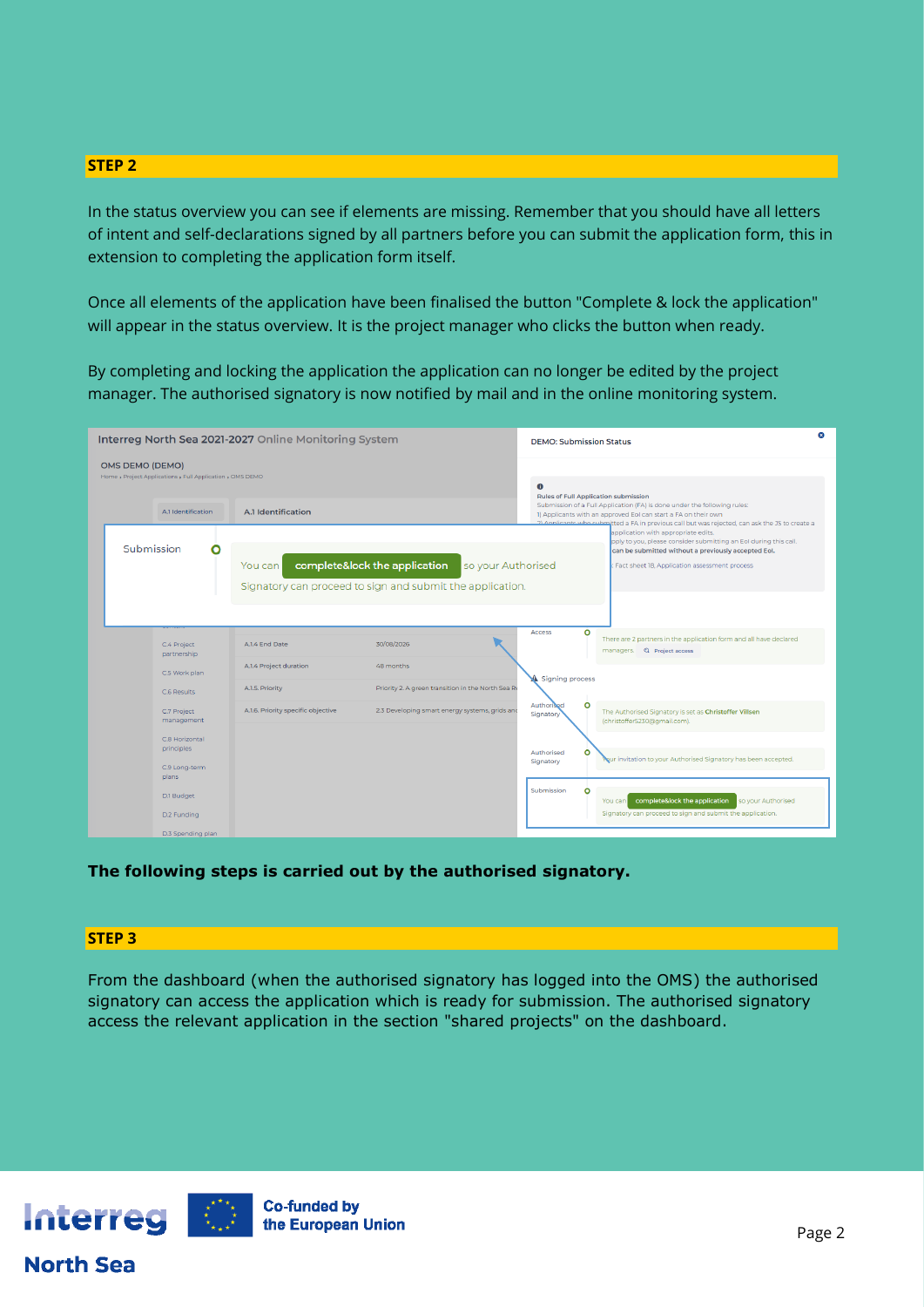|                                          | Interreg North Sea 2021-2027 Online Monitoring System<br>$\overline{P}$                                                                                                                                                                                                                                                                                                                                                  |                                                                                                                                          |       |  |  |  |  |  |
|------------------------------------------|--------------------------------------------------------------------------------------------------------------------------------------------------------------------------------------------------------------------------------------------------------------------------------------------------------------------------------------------------------------------------------------------------------------------------|------------------------------------------------------------------------------------------------------------------------------------------|-------|--|--|--|--|--|
| <b>Dashboard</b><br>Home > OMS Dashboard |                                                                                                                                                                                                                                                                                                                                                                                                                          |                                                                                                                                          |       |  |  |  |  |  |
|                                          | <b>Legal Status</b>                                                                                                                                                                                                                                                                                                                                                                                                      | <b><i>Announcements</i></b>                                                                                                              |       |  |  |  |  |  |
|                                          | You are set as the Authorised Signatory as follows:<br>Partner Authorised Signatory for North Sea Programme of project OMS DEMO<br>Project AS for OMS DEMO<br>You have uploaded the following documents:<br>20220204012227_Authorised_Signatory_appointment_698401_Signed.pdf<br>O Your account has been approved as an Authorised Signatory and you can now digitally<br>sign documents on behalf of your organisation. | ■ 08/11/2021<br>You can now start preparing your project proposal<br>■ 03/07/2021<br>Welcome to the Interreg North Sea OMS Announcements |       |  |  |  |  |  |
|                                          | Project Applications                                                                                                                                                                                                                                                                                                                                                                                                     | Communication                                                                                                                            |       |  |  |  |  |  |
|                                          | My Projects<br>You do not have any saved Project Applications.                                                                                                                                                                                                                                                                                                                                                           | OMS Automated Message @ NSRP<br>Proposal - Full Application: OMS DEMO                                                                    | 21/02 |  |  |  |  |  |
|                                          | Shared projects                                                                                                                                                                                                                                                                                                                                                                                                          | Demian LeadBen @ OMS-LB<br>About the project application: OMS DEMO                                                                       | 21/02 |  |  |  |  |  |
|                                          | Status<br>Title<br>43 A O DEMO OMS DEMO                                                                                                                                                                                                                                                                                                                                                                                  | Jenny Thomsen @ North Sea Region Programme<br>Invitation to webinar "How to work with indicators?"                                       | 16/02 |  |  |  |  |  |
|                                          | Full Application                                                                                                                                                                                                                                                                                                                                                                                                         | Christoffer Villsen @ North Sea Region Programme<br>Your Authorised Signatory documents have been validated                              | 04/02 |  |  |  |  |  |
|                                          | <b>O</b> New                                                                                                                                                                                                                                                                                                                                                                                                             | Christoffer Villsen @ North Sea Region Programme<br>Your Authorised Signatory documents have been validated                              | 28/01 |  |  |  |  |  |
|                                          | Shared projects                                                                                                                                                                                                                                                                                                                                                                                                          |                                                                                                                                          |       |  |  |  |  |  |
|                                          | Title<br><b>Status</b>                                                                                                                                                                                                                                                                                                                                                                                                   |                                                                                                                                          |       |  |  |  |  |  |
|                                          | $03$ $\bullet$ $0$<br><b>DEMO OMS DEMO</b><br><b>Full Application</b>                                                                                                                                                                                                                                                                                                                                                    |                                                                                                                                          |       |  |  |  |  |  |
|                                          |                                                                                                                                                                                                                                                                                                                                                                                                                          |                                                                                                                                          |       |  |  |  |  |  |

Once the authorised signatory has accessed the application ready to be submitted a button labled "Ready to submit" indicate that the application in fact is ready for the last step. The authorised signatory clicks the button "Ready to submit".

| Interreg North Sea 2021-2027 Online Monitoring System<br>$\ddot{\mathbf{c}}$ |                                                           |                                    |                                                                                                          |  |                   |                               |           |
|------------------------------------------------------------------------------|-----------------------------------------------------------|------------------------------------|----------------------------------------------------------------------------------------------------------|--|-------------------|-------------------------------|-----------|
| <b>OMS DEMO (DEMO)</b>                                                       | Home , Project Applications , Full Application , OMS DEMO |                                    |                                                                                                          |  | > Ready to submit | <b>Docs</b>                   | Actions - |
|                                                                              | A.1 Identification                                        | A.1 Identification                 |                                                                                                          |  |                   |                               |           |
|                                                                              | A.2 Summary                                               | Call                               | Call 1C (FA)                                                                                             |  |                   |                               |           |
|                                                                              | <b>B.1 Partners</b>                                       | A.I.1 Project title                | OMS DEMO                                                                                                 |  |                   |                               |           |
|                                                                              | C.1 Objective<br>C.2 Spotlight                            | A.1.2 Project acronym              | <b>DEMO</b>                                                                                              |  |                   |                               |           |
|                                                                              | themes                                                    | A.1.3 Lead Partner                 | North Sea Programme                                                                                      |  |                   |                               |           |
|                                                                              | C.3 Relevance and<br>context                              | A.I.4 Start Date                   | 20/09/20                                                                                                 |  |                   |                               |           |
|                                                                              | C.4 Project<br>partnership<br>C.5 Work plan               | A.I.4 End Date                     | 30/08/20<br>Ready to submit<br>►                                                                         |  | Docs              | Actions $\blacktriangleright$ |           |
|                                                                              |                                                           | A.1.4 Project duration             | 48 mont                                                                                                  |  |                   |                               |           |
|                                                                              | C.6 Results                                               | A.I.5. Priority                    | Priority                                                                                                 |  |                   |                               |           |
|                                                                              | C.7 Project<br>management                                 | A.1.6. Priority specific objective | 2.3 Developing smart energy systems, grids and storage outside the Trans-European Energy Network (TEN-E) |  |                   |                               |           |
|                                                                              | C.8 Horizontal                                            |                                    |                                                                                                          |  |                   |                               |           |



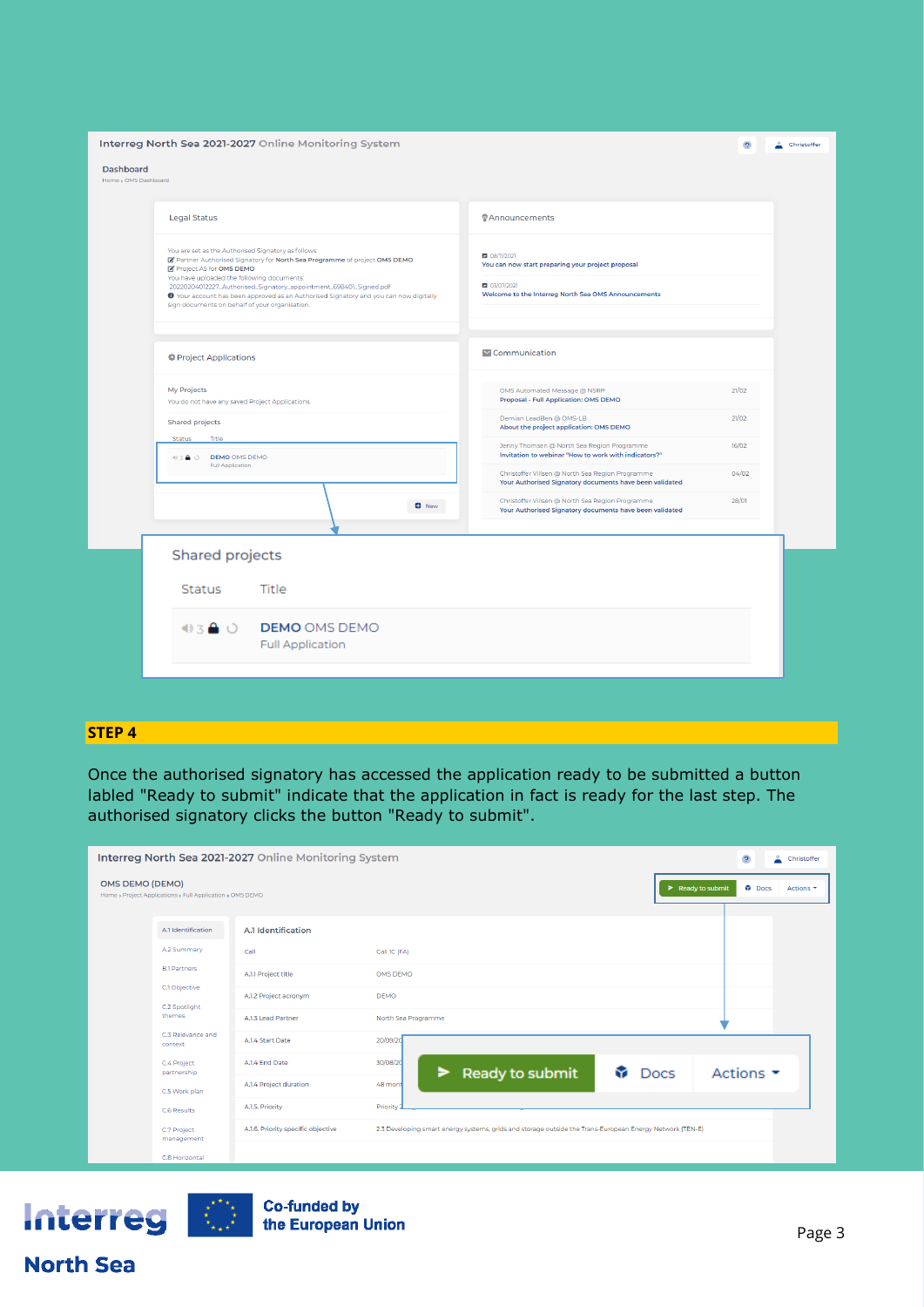A status window opens an the authorised signatory can now submit the application by clicking the button "final submission".

| Interreg North Sea 2021-2027 Online Monitoring System                               |                                                                             |                                    | $\infty$<br><b>DEMO: Submission Status</b>         |                                                                                   |         |                                                                                                                                         |
|-------------------------------------------------------------------------------------|-----------------------------------------------------------------------------|------------------------------------|----------------------------------------------------|-----------------------------------------------------------------------------------|---------|-----------------------------------------------------------------------------------------------------------------------------------------|
| <b>OMS DEMO (DEMO)</b><br>Home > Project Applications > Full Application > OMS DEMO |                                                                             |                                    | A Partners Access                                  |                                                                                   |         |                                                                                                                                         |
|                                                                                     | A.1 Identification                                                          | A.1 Identification                 |                                                    | Access                                                                            | ۰       | There are 2 partners in the application form and all have declared<br>managers. @ Project access                                        |
|                                                                                     | A.2 Summary                                                                 | Call                               | Call 1C (FA)                                       |                                                                                   |         |                                                                                                                                         |
|                                                                                     | <b>B.1 Partners</b>                                                         | A.I.I Project title                | OMS DEMO                                           | A Signing process                                                                 |         |                                                                                                                                         |
|                                                                                     | C.1 Objective<br>C.2 Spotlight                                              | A.1.2 Project acronym              | <b>DEMO</b>                                        | Authorised<br>Signatory                                                           | ۰       | You are set as the Authorised Signatory for this project application.                                                                   |
|                                                                                     | themes                                                                      | A.1.3 Lead Partner                 | North Sea Programme                                |                                                                                   |         |                                                                                                                                         |
|                                                                                     | C.3 Relevance and<br>context<br>C.4 Project<br>partnership<br>C.5 Work plan | A.1.4 Start Date                   | 20/09/2022                                         | Submission process                                                                |         |                                                                                                                                         |
|                                                                                     |                                                                             | A.1.4 End Date                     | 30/08/2026                                         | Designation of O<br>Authorised<br>Signatory<br>Fully fill in form O<br>Completion |         |                                                                                                                                         |
|                                                                                     |                                                                             | A.1.4 Project duration             | 48 months                                          |                                                                                   |         | An Authorised Signatory is assigned and validated.                                                                                      |
|                                                                                     | C.6 Results                                                                 | A.1.5. Priority                    | Priority 2. A green transition in the North Sea Re |                                                                                   |         | The form is fully filled in and without errors.                                                                                         |
|                                                                                     | C.7 Project<br>management                                                   | A.1.6. Priority specific objective | 2.3 Developing smart energy systems, grids and     |                                                                                   |         |                                                                                                                                         |
|                                                                                     | C.8 Horizontal<br>principles                                                |                                    |                                                    |                                                                                   | $\circ$ | The form is locked so you can proceed to sign and submit the<br>application. Your JS advisor can unlock the application form if needed. |
|                                                                                     | C.9 Long-term                                                               |                                    |                                                    |                                                                                   |         |                                                                                                                                         |
|                                                                                     | plans                                                                       |                                    |                                                    | Final<br>Submission                                                               | O       | $\blacktriangleright$ Final submission<br>You can submit the form.                                                                      |
|                                                                                     | D.1 Budget                                                                  |                                    |                                                    |                                                                                   |         |                                                                                                                                         |
|                                                                                     | D.2 Funding                                                                 |                                    |                                                    | Decision                                                                          | O       | The form is not submitted so there is no decision.                                                                                      |
|                                                                                     | D.3 Spending plan                                                           |                                    |                                                    |                                                                                   |         |                                                                                                                                         |

## **STEP 6**

A warning is now shown indicating that you are about to submit the application. If the authorised signatory is ready to submit the application the button "proceed" should be pressed.

| Interreg North Sea 2021-2027 Online Monitoring System<br>$\overline{P}$                                                       |  |  |  |  |  |
|-------------------------------------------------------------------------------------------------------------------------------|--|--|--|--|--|
| OMS DEMO (DEMO)<br>Home , Project Applications , Full Application , OMS DEMO                                                  |  |  |  |  |  |
| <b><i>O</i></b> Warning                                                                                                       |  |  |  |  |  |
| <b>Submit Project Application</b>                                                                                             |  |  |  |  |  |
| If you proceed, the application will be marked as submitted and the JS will be notified. Further editing will not be allowed. |  |  |  |  |  |
| Cancel<br>Proceed                                                                                                             |  |  |  |  |  |
|                                                                                                                               |  |  |  |  |  |